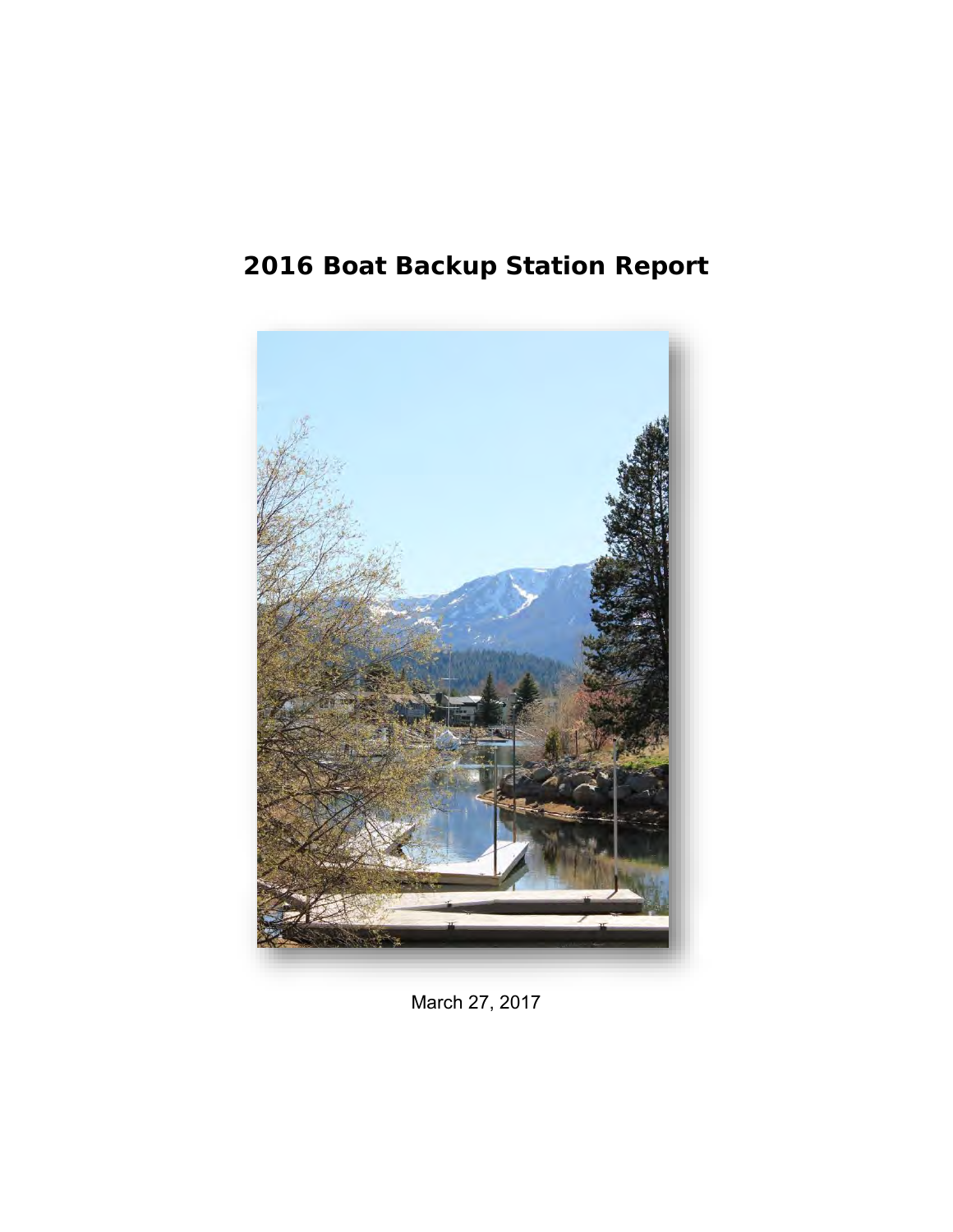**2016 Boat Backup Station Report**

Prepared for



*Tahoe Keys Property Owners Association South Lake Tahoe, California*

Prepared by Greg Hoover, TKPOA AIS Coordinator

In association with



Sierra Ecosystem Associates



March 27, 2017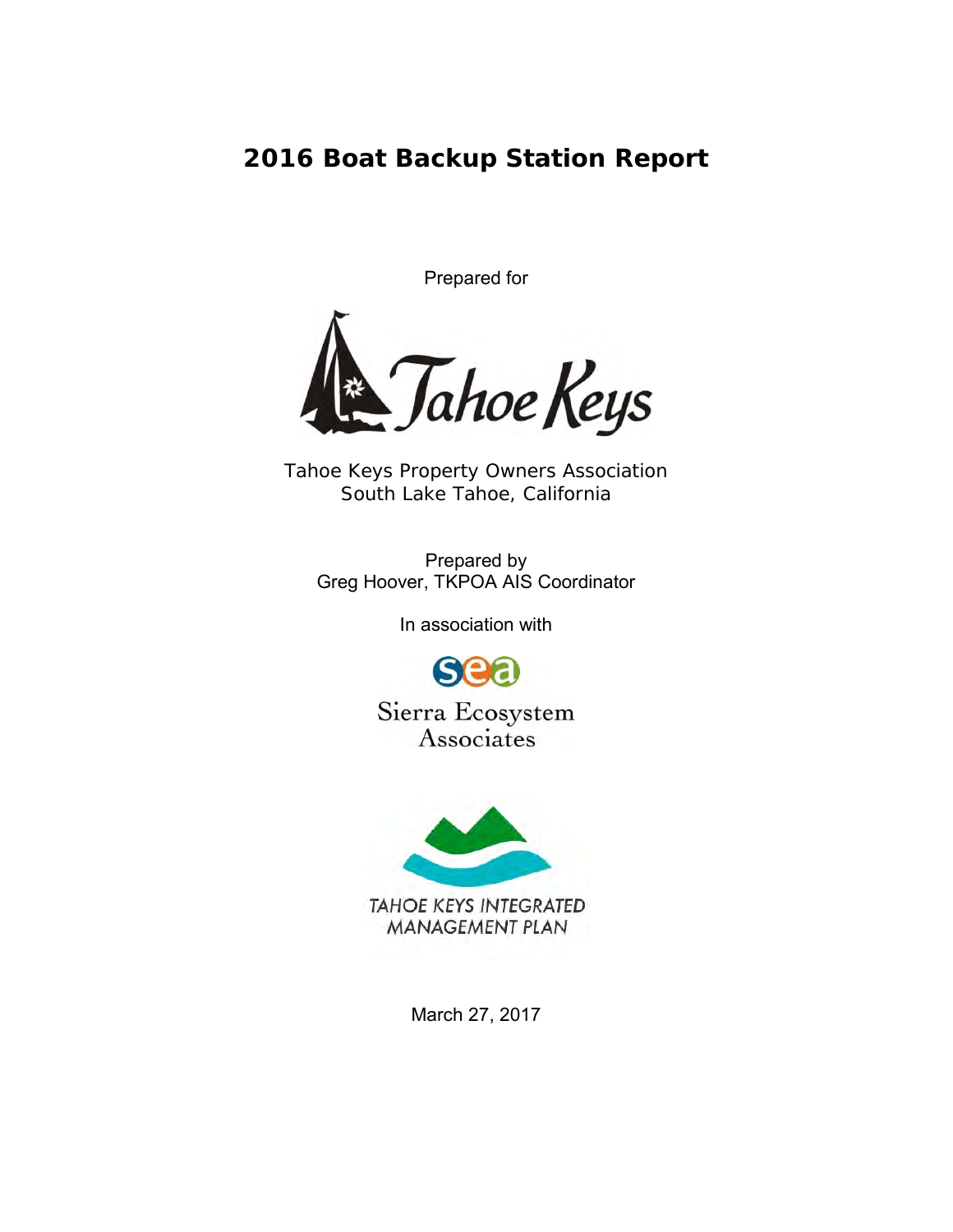# **Table of Contents**

| 1.0 |     |                                                                   |  |  |  |
|-----|-----|-------------------------------------------------------------------|--|--|--|
| 2.0 |     |                                                                   |  |  |  |
| 3.0 |     |                                                                   |  |  |  |
| 4.0 |     |                                                                   |  |  |  |
|     | 4.1 |                                                                   |  |  |  |
|     | 4.2 |                                                                   |  |  |  |
|     | 4.3 |                                                                   |  |  |  |
|     | 4.4 | Watercraft Departing from Spinnaker Cove and Light House Shores 6 |  |  |  |
|     | 4.5 |                                                                   |  |  |  |
|     | 4.6 |                                                                   |  |  |  |
| 5.0 |     |                                                                   |  |  |  |
|     | 5.1 |                                                                   |  |  |  |
|     | 5.2 |                                                                   |  |  |  |
| 6.0 |     |                                                                   |  |  |  |
| 7.0 |     |                                                                   |  |  |  |
| 8.0 |     |                                                                   |  |  |  |
|     |     |                                                                   |  |  |  |

# **List of Figures**

# **List of Appendices**

Appendix A: Boat Backup Station Rack Card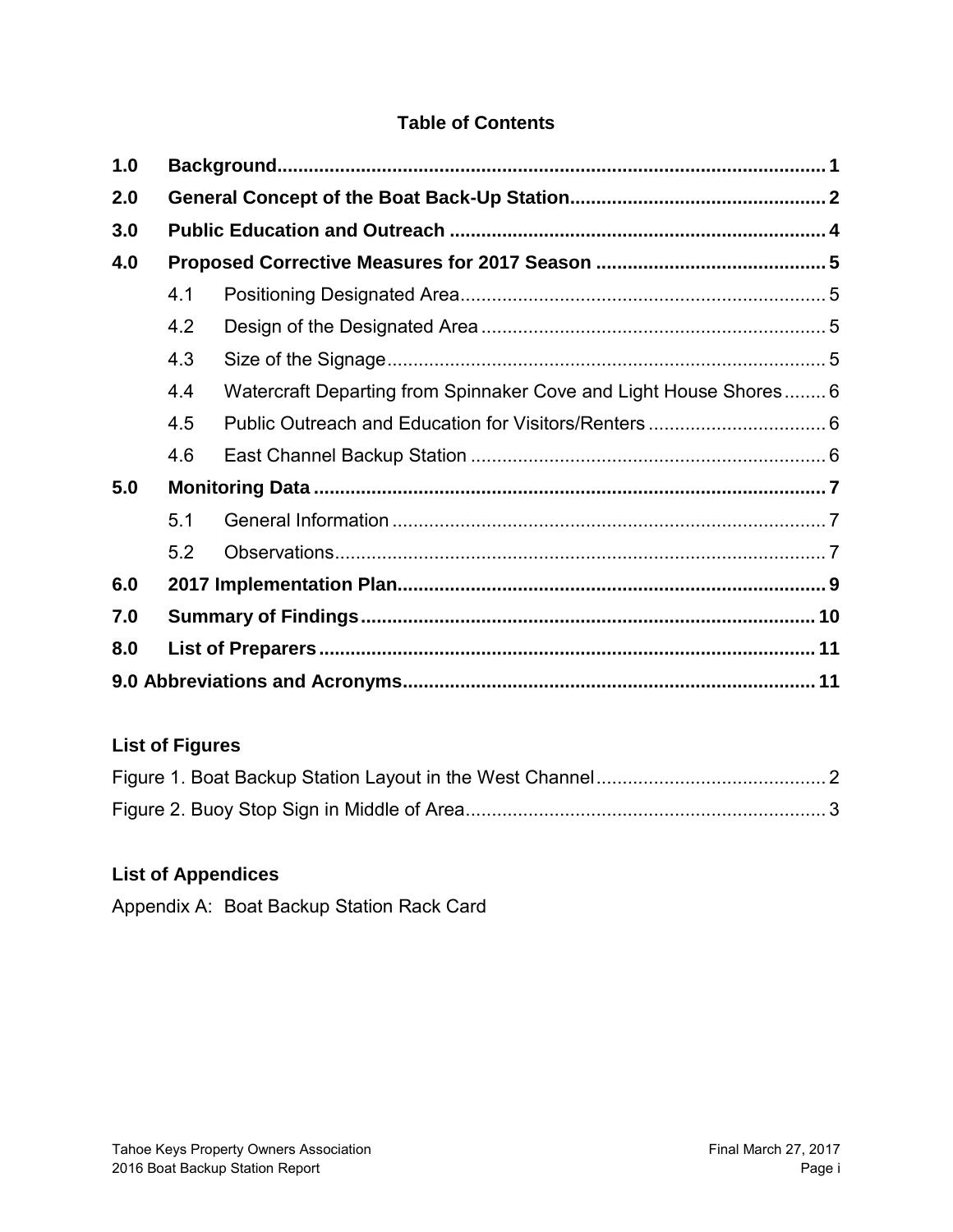## <span id="page-3-0"></span>**1.0 BACKGROUND**

The Tahoe Keys Property Owners Association (TKPOA) has been working with leading experts on aquatic invasive species (AIS) from around the country to create an adaptive, integrated plan to significantly reduce the biovolume of the infestation in the Tahoe Keys. The TKPOA has been using every tool in the toolbox, measuring success, and adapting to new methods and changing results. In addition, the TKPOA also encourages every property owner and visitor to be engaged in aquatic weed management.

Many boaters still do not know that plant fragments, whether chopped up by propellers, pulled up by boat keels, or snagged on paddles, can take root and start new infestations elsewhere. Around Lake Tahoe efforts have been made to educate all types of boaters about the AIS problem and how easily it is to transport these fragments. The Tahoe Keepers program is specifically geared towards non-motorized vessels, such as kayaks and paddle boards, while the boat inspection program is geared more towards motorized vessels and sail boats. However, even with these programs in place, there are still an abundance of fragments that are transported out of marinas and areas like the Tahoe Keys on propellers and keels.

During the 2016 boating season the TKPOA introduced the Boat Backup Station in the West Channel to help combat the number of fragments that are transported into Lake Tahoe. The primary goals of the Boat Backup Station project are to educate homeowners and vacationers about AIS in the Tahoe Keys, including the potential impacts of transporting fragments out into the lake, and to reduce the amount of fragments that come out of the Tahoe Keys Main Lagoon.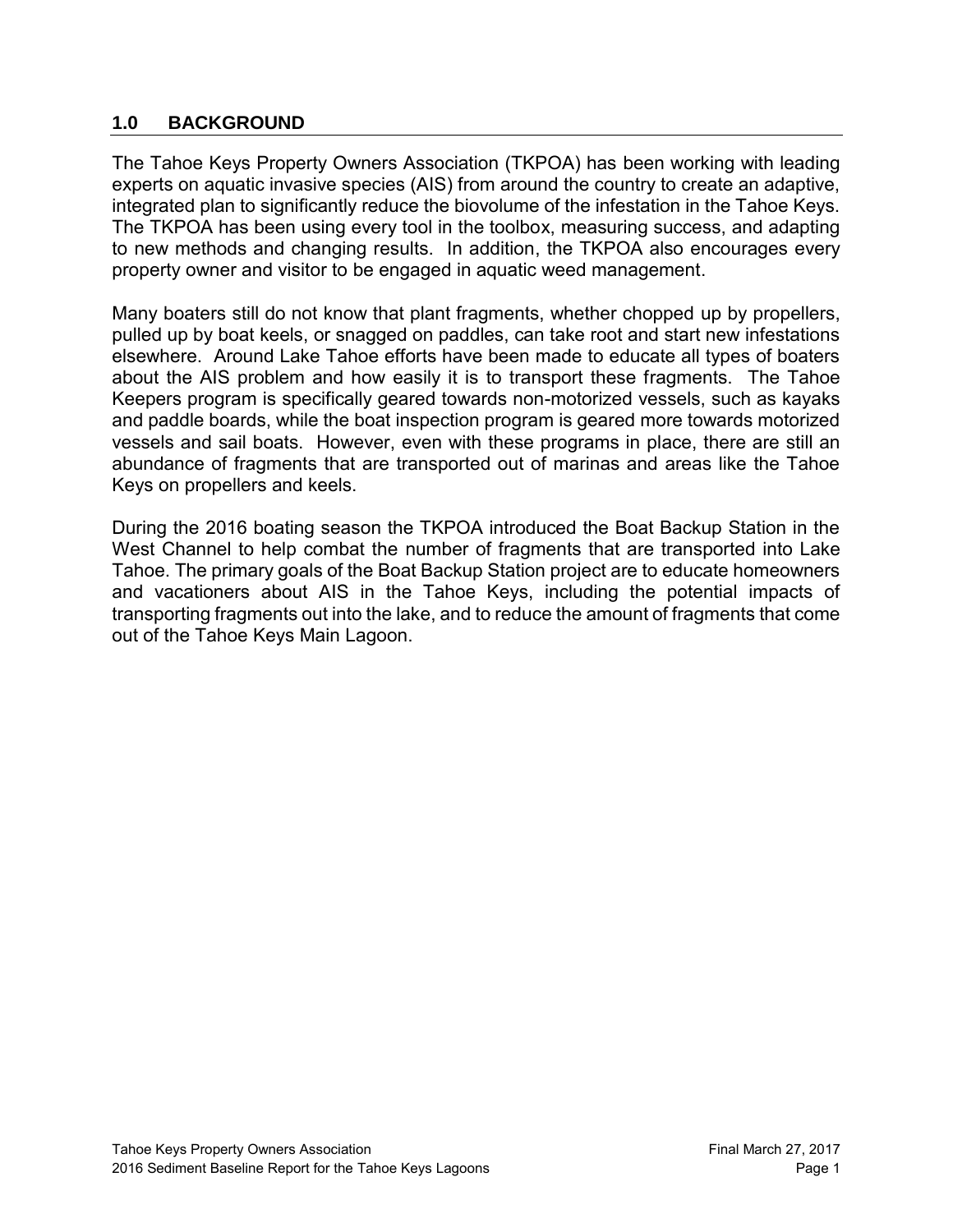# <span id="page-4-0"></span>**2.0 GENERAL CONCEPT OF THE BOAT BACK-UP STATION**

The general concept of the Boat Backup Station is, as watercraft moves into a designated area, they stop the vessel, reverse their propeller (this is to untangle and release any weeds caught in the propeller, keel or rudder), and then back up ten (10) feet to drop any weed fragments. Once this is complete the boater continues out to Lake Tahoe proper. The area is designated with red buoys on the right; white buoys on the left (Figure 1) and a red stop sign in the middle of the area (Figure 2).



<span id="page-4-1"></span>**Figure 1. Boat Backup Station Layout in the West Channel**

\*View from south looking north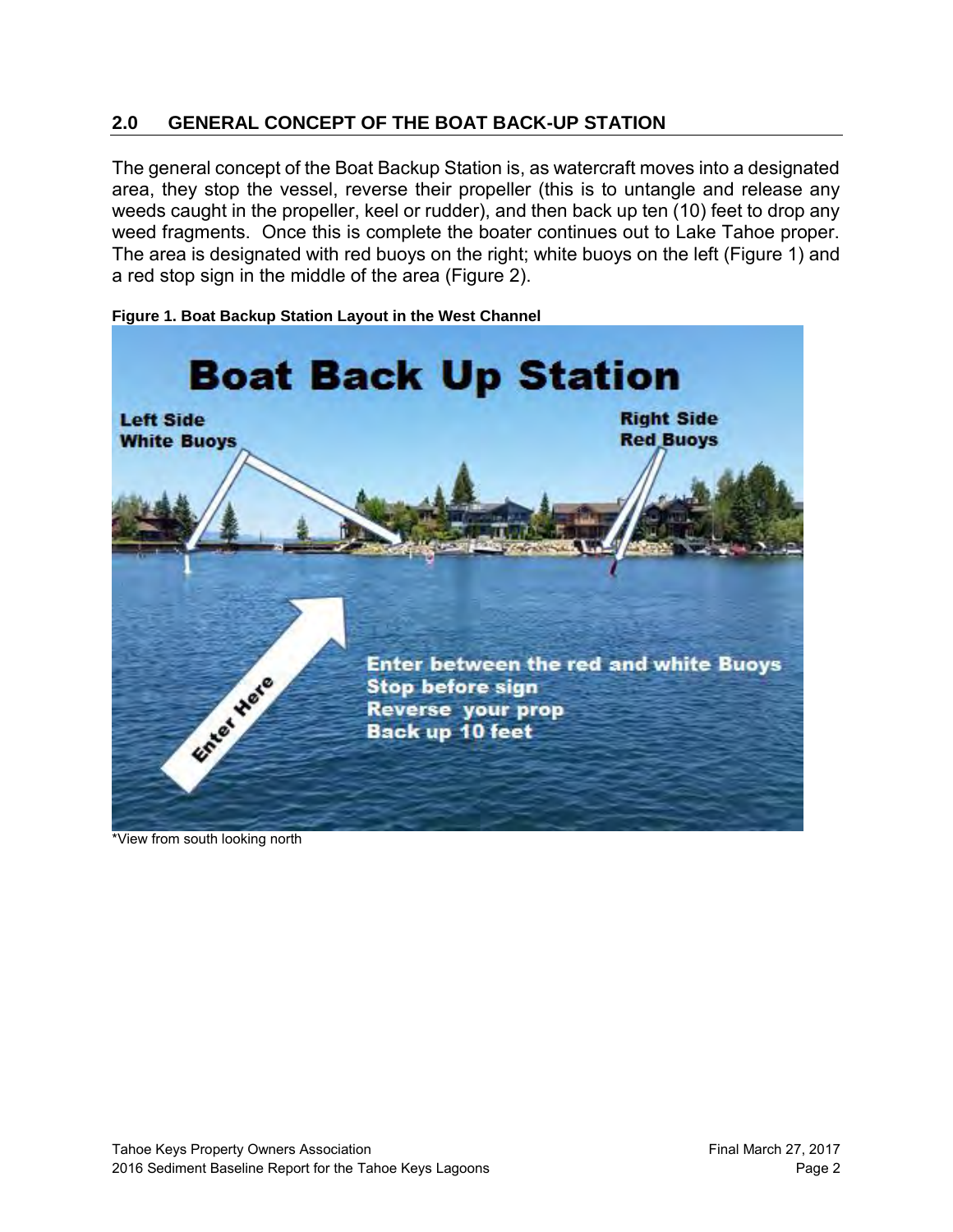<span id="page-5-0"></span>**Figure 2. Buoy Stop Sign in Middle of Area**

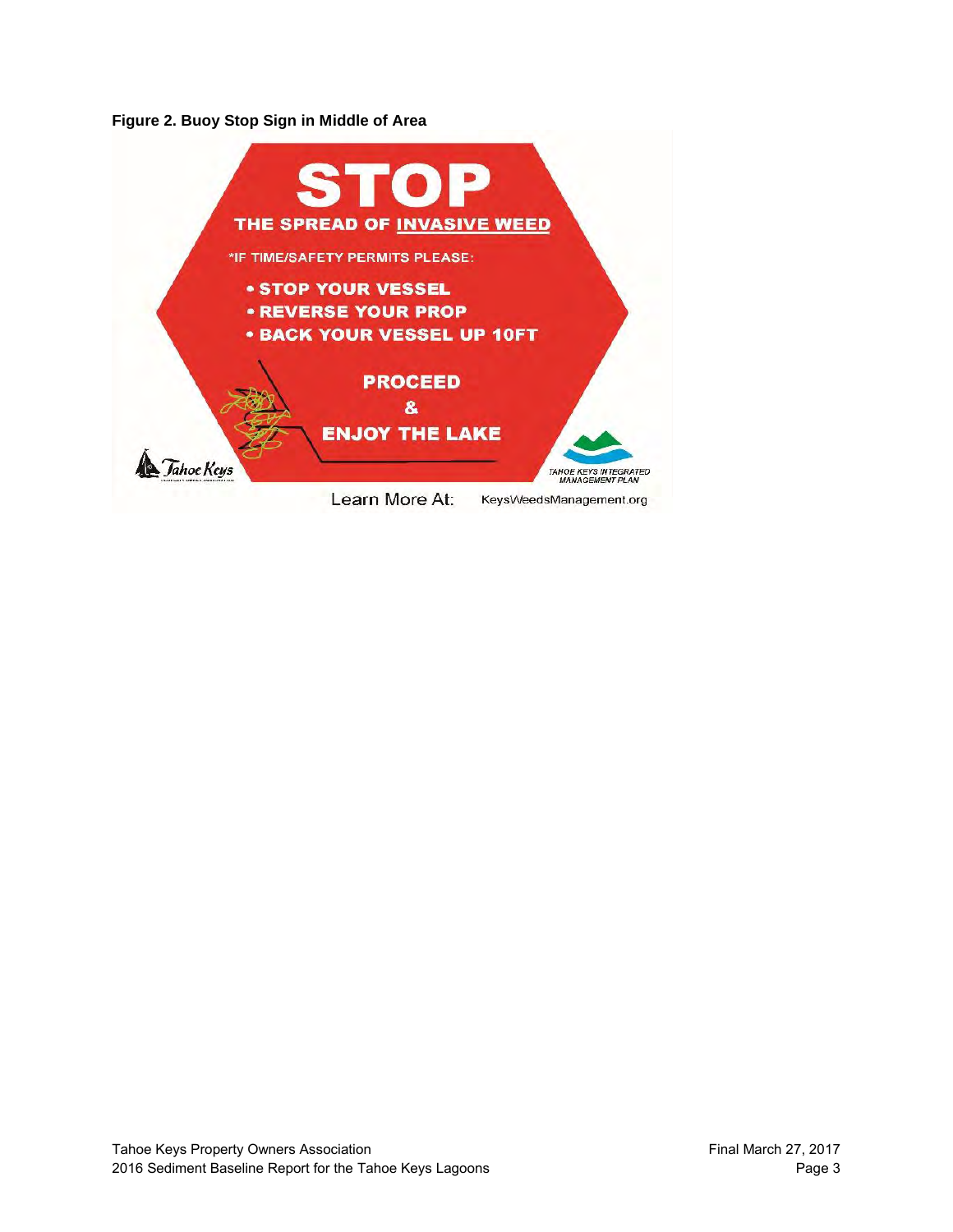# <span id="page-6-0"></span>**3.0 PUBLIC EDUCATION AND OUTREACH**

In order to promote the new concept of the Boat Backup Station, the TKPOA utilized the communication company Fresh Tracks to create rack cards (Appendix A) along with other outreach and education materials. Rack cards were distributed to the boat inspection stations in Meyers, CA and Spooner, NV, the local marinas, and the rental agencies that represent the Tahoe Keys. Articles about the backup station were written and posted on both the TKPOA Weeds Management Website [\(http://www.keysweedsmanagement.org/\)](http://www.keysweedsmanagement.org/) and TKPOA Website [\(https://www.tkpoa.com/\)](https://www.tkpoa.com/), in addition to weekly and monthly letters and emails that were sent to the homeowners.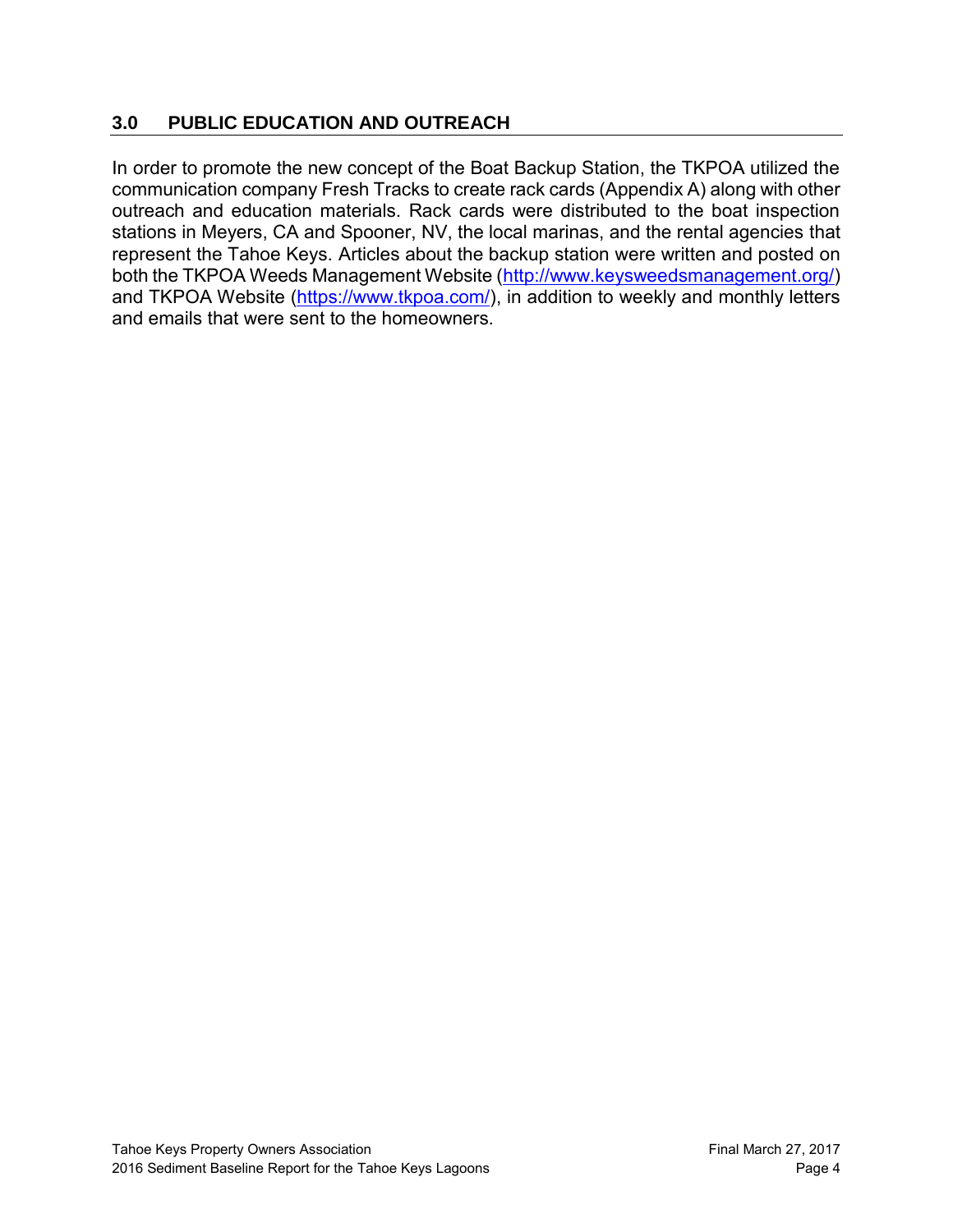# <span id="page-7-0"></span>**4.0 PROPOSED CORRECTIVE MEASURES FOR 2017 SEASON**

In an effort to correct the problems observed during the 2016 program, the TKPOA proposed the following actions for the 2017 season: positioning of the designated area, design of the designated area, size of the signage, and watercrafts departing from Spinnaker Cove and Light House Shores.

## <span id="page-7-1"></span>**4.1 Positioning Designated Area**

- Discussion: Currently the placement is too close to the entrance to Lake Tahoe. Depending on the flow of the water, it is very easy for the wind blowing across the surface of the lagoons to take fragments dropped from the propellers into Lake Tahoe, which is counterproductive to what the Backup Station is designed for.
- Recommendation: The actual backup position needs to be moved further into the channel to ensure floating fragments can be contained in a specified area and not easily float into the lake. Also see recommendation of topic below.

## <span id="page-7-2"></span>**4.2 Design of the Designated Area**

Discussion: The current design is flawed:

- 1. The area is too small; it can hold only one boat at a time.
- 2. Unless the area is known it appears to be four buoys randomly placed in the waterway.
- 3. There currently is not any preparatory signage stating what steps need to happen. I.e. where the boat backs up at, where the subsequent boats hold, enter and exit sites.
- Recommendation: This area needs to be longer with more prominent signage and markings that runs through a majority of the West Channel. When established it needs to be so distinct that any boater will understand the steps and actions needed to comply with our standards. We also need to place signs on buoys throughout our waterways to identify what will be coming as they continue (similar to road signs used throughout towns and highways).

#### <span id="page-7-3"></span>**4.3 Size of the Signage**

Discussion: The size of the current sign that we are utilizing is too small, it measures 2.5' x 2.5'. In order to read what the wording states the on the sign, the watercraft needs to get within approximately twenty (20) feet of it.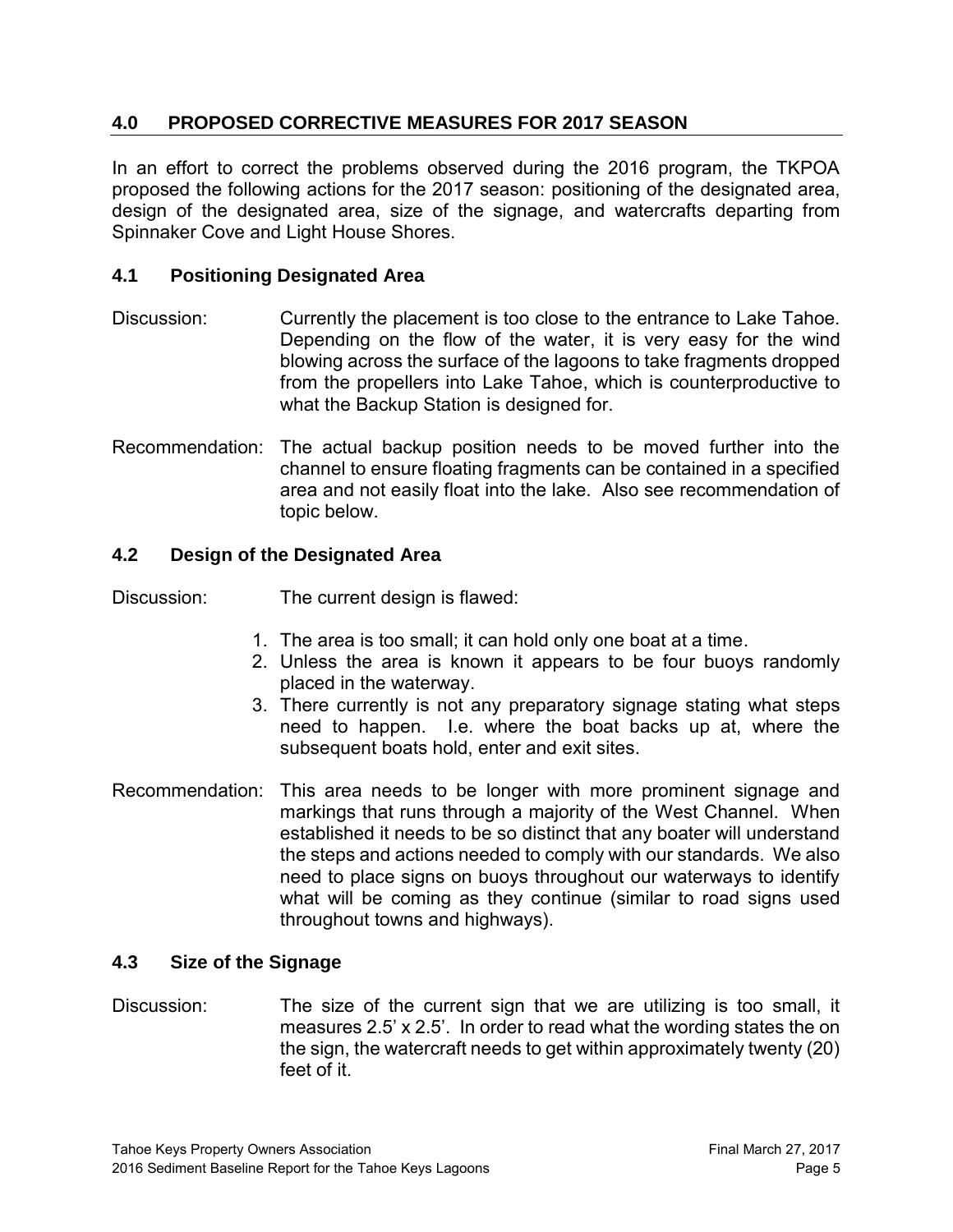Recommendation: The sign needs to be enlarged and placed on a buoy that can support the size. We recommend that the sign be 4' x 4'. Also this sign needs to be placed in the position where we want all boat traffic to stop and complete all steps required.

## <span id="page-8-0"></span>**4.4 Watercraft Departing from Spinnaker Cove and Light House Shores**

- Discussion: The current and future positioning of the Boat Backup Station is not conducive for the homeowners that live in Spinnaker and Light House Coves.
- Recommendation: We need to position a sign (stated above) in the mouth of both waterways for these boaters to conduct the backup procedures within their respective coves.

# <span id="page-8-1"></span>**4.5 Public Outreach and Education for Visitors/Renters**

- Discussion: We have been successful in the outreach with the homeowners of the association for this program. The biggest obstacle has been the renters and visitors that do not have knowledge of the program.
- Recommendation: The information has been distributed to the majority of rental property agencies that serve and represent the Tahoe Keys. It has been discussed that Fresh Tracks request that Rental Property Agencies allow links to the TKPOA website and Weed Management website on their respective webpages, that TKPOA Staff have a meeting with the Property Managers of the all of the Rental Property Agencies to discuss different options to relay our message to renters and have a meeting with the boat renters around the basin to discuss the same topic as Property Managers.

# <span id="page-8-2"></span>**4.6 East Channel Backup Station**

- Discussion: We currently do not have a Backup Station in the East Channel which has at least the same amount if not more boat traffic than the West Channel.
- Recommendation: It is recommended that the staffs of TKPOA, SEA, Beach and Harbor and Marina conduct a meeting to discuss the potential placement of an East Channel Backup Station.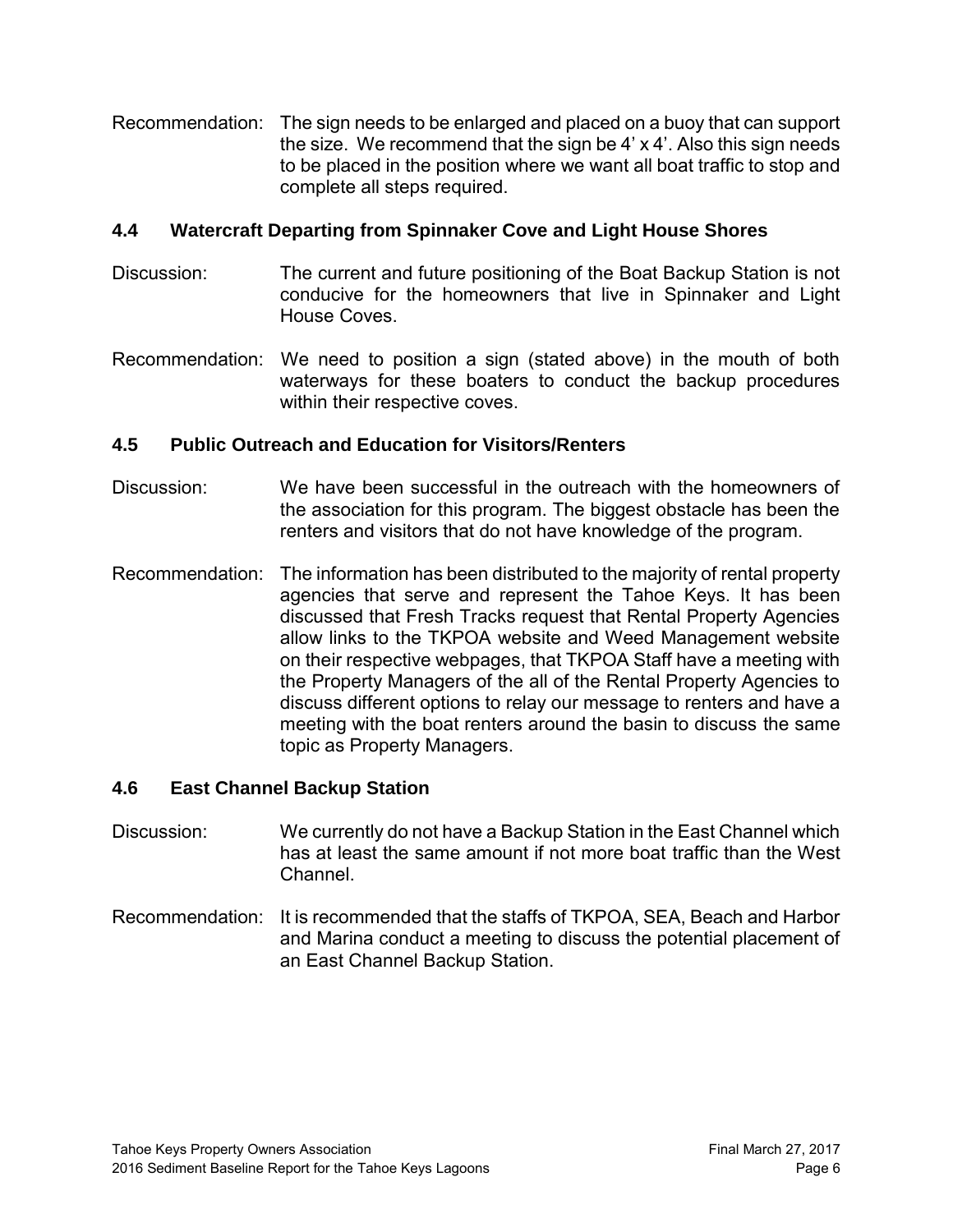#### <span id="page-9-0"></span>**5.0 MONITORING DATA**

#### <span id="page-9-1"></span>**5.1 General Information**

Occasionally, the TKPOA staff monitored this site for compliance of boaters. It has been determined that:

- 1. Homeowners were more likely to stop and conduct the procedures than renters.
- 2. Homeowners that were not educated via our outreach were more understanding and easily complied with what was being requested.
- 3. Most renters did not understand the concept of what was trying to be achieved
- 4. For a majority of renters, it was a nuisance for them to be educated on the water by TKPOA Staff about the intent and expectations of the Boat Backup Station.

#### <span id="page-9-2"></span>**5.2 Observations**

The following dates and times were when observation were conducted and data was collected:

- July 2, 2016
	- $\circ$  1000-1200
	- o 7 Vessels did not stop and back up
	- o 20 Vessels did stop and back up
	- o 92 Vessels stopped and educated
- July 23, 2016
	- o 1145-1200
	- o 32 Vessels did not stop and back up
	- o 4 Vessels did stop and back up
- July 24, 2016
	- o 1200-1300
	- o 19 Vessels did not stop and back up
	- o 7 Vessels did stop and back up
- August 8, 2016
	- o 1300-1415
	- o 27 Vessels did not stop and back up
	- o 3 Vessels did stop and back up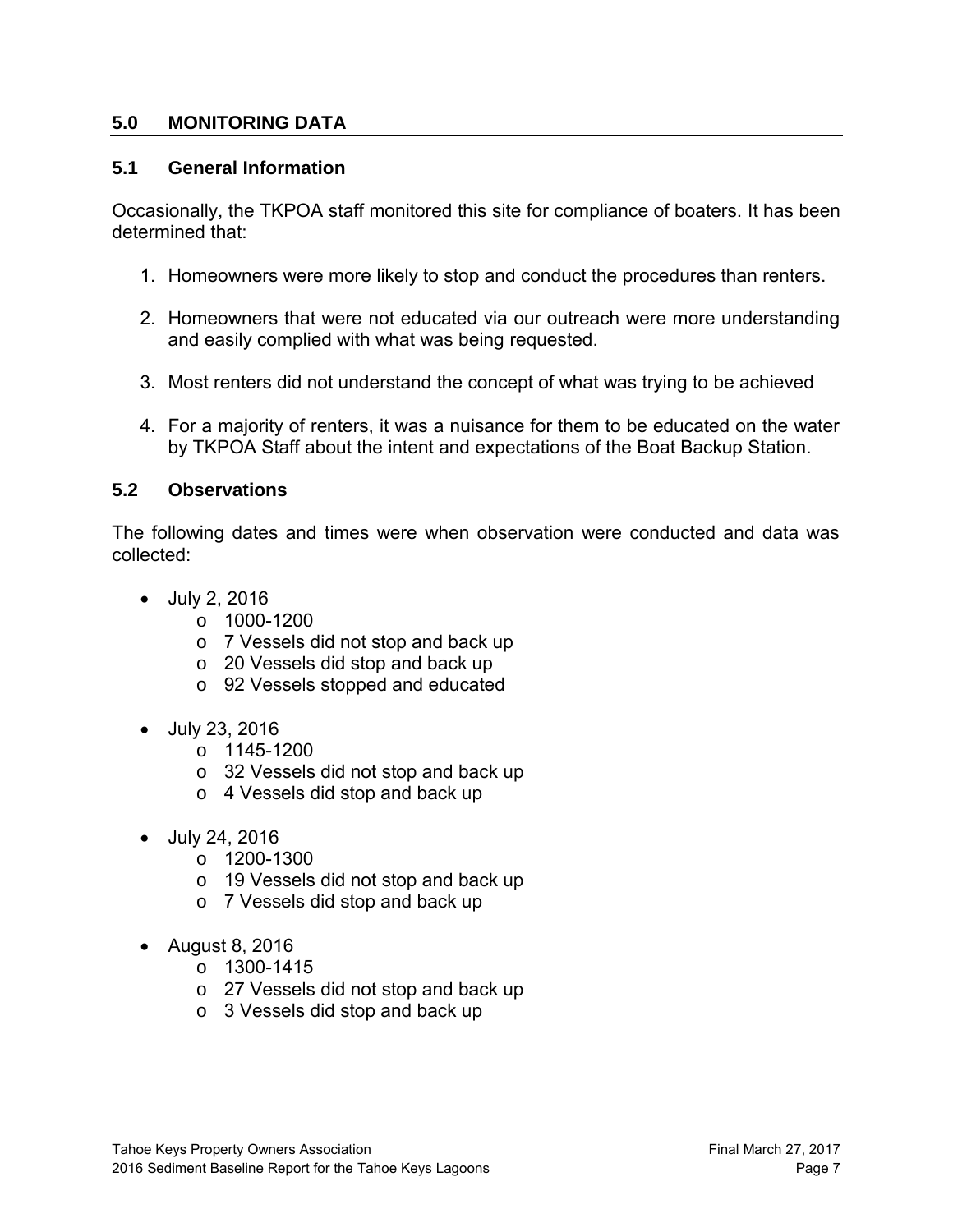The following dates were when observations were conducted but data was not collected.

- July 7, 2016
- July 18, 2016
- July 22, 2016
- July 27, 2016
- August 1, 2016
- August 4, 2016
- August 5, 2016
- August 15, 2016
- August 18, 2016
- August 26, 2016
- August 28, 2016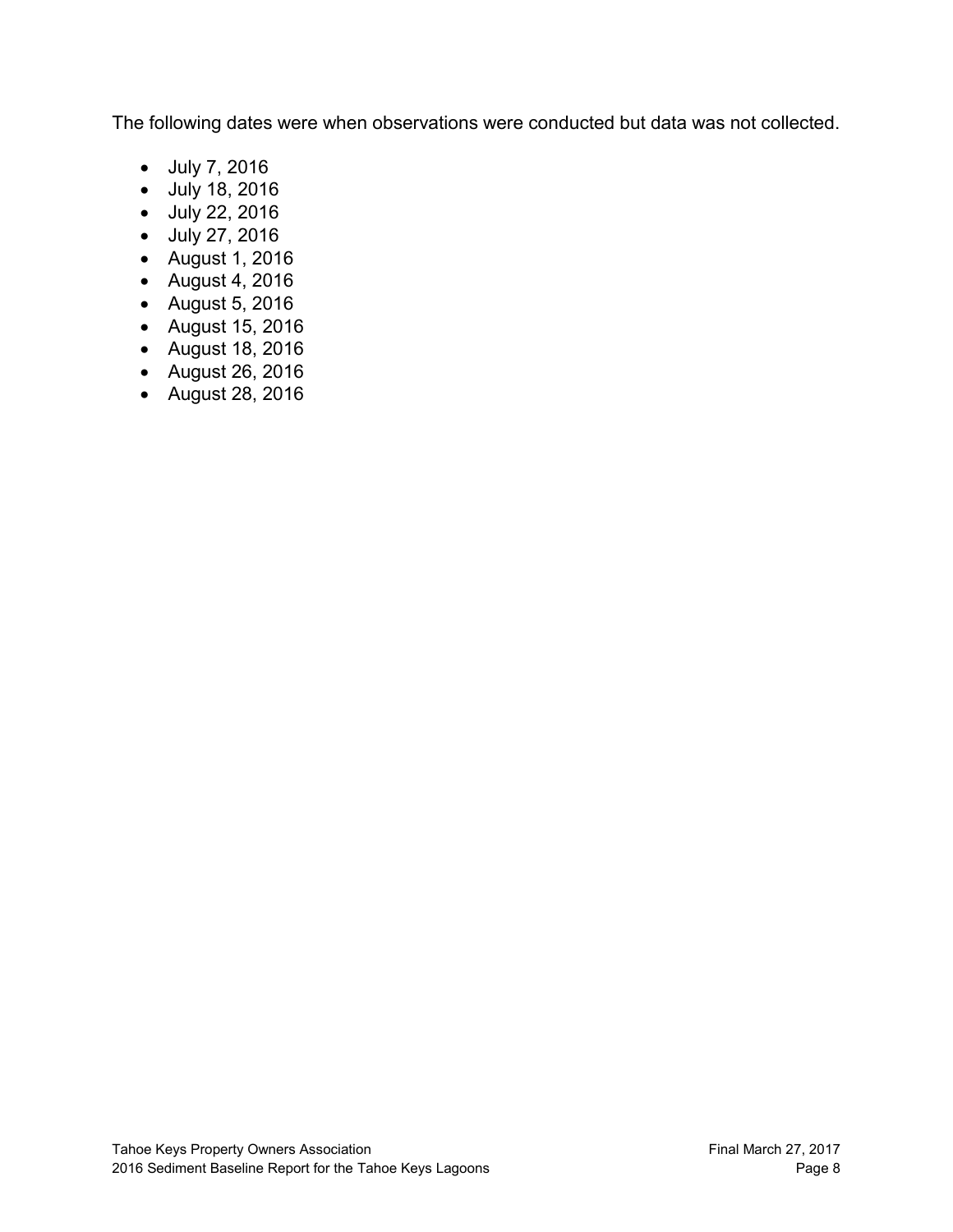### <span id="page-11-0"></span>**6.0 2017 IMPLEMENTATION PLAN**

Along with the proposed corrective measures to the Boat Back-up Station in the Main Lagoon, the TKPOA will be testing the effectiveness of another station in the Marina Lagoon. There are several areas that have been identified as potential sites in the Marina Lagoon, although one has not been selected. Throughout the watercraft off season, the Water Quality Committee and the Water Quality Staff will identify and plan for the 2017 implementation.

Both backup Stations will be constructed and in place prior to the 2017 Memorial Day holiday weekend. The outreach and public education to the homeowners will begin in April 2017 via Keys Breeze article, 2017 Water Quality Plan will be sent to the homeowners with quarterly billing and out through email. TKPOA will also distribute information to the general public through rack cards, posters (which will be placed at rental properties, watercraft inspection sites and various organizations around Lake Tahoe) and with boater education on the water from TKPOA Staff.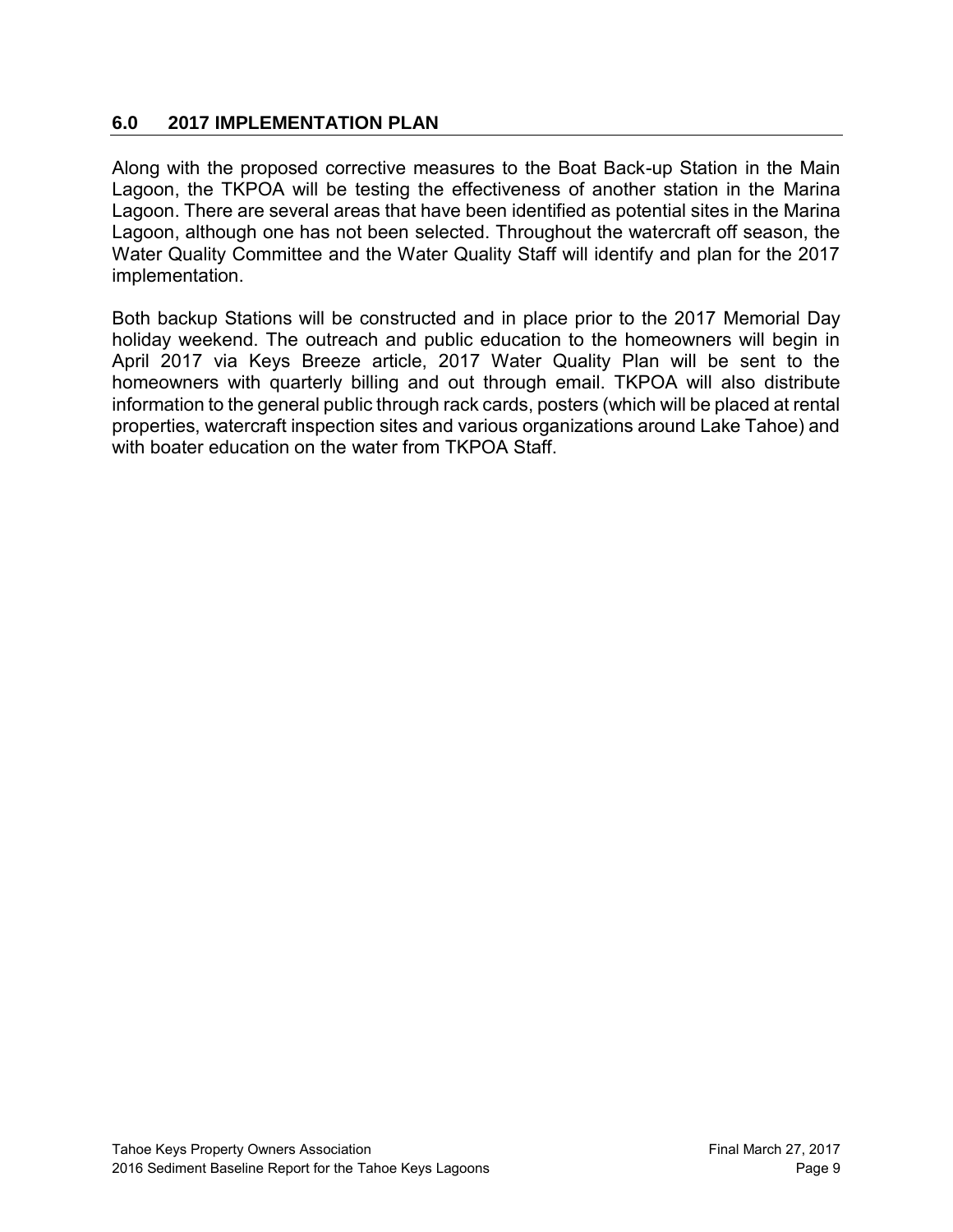#### <span id="page-12-0"></span>**7.0 SUMMARY OF FINDINGS**

The Boat Backup Station was implemented in the spring of 2016 as an experimental concept to reduce the amount of plant fragments that enter Lake Tahoe through TKPOA Waterways. Variables such as boater compliance and fragment movement into Lake Tahoe were found to determine effectiveness of the Boat Backup Station. Overall, the education and outreach to boaters, observations throughout the season and feedback from boaters indicate that the concept would be successful in the future with minor improvements and time.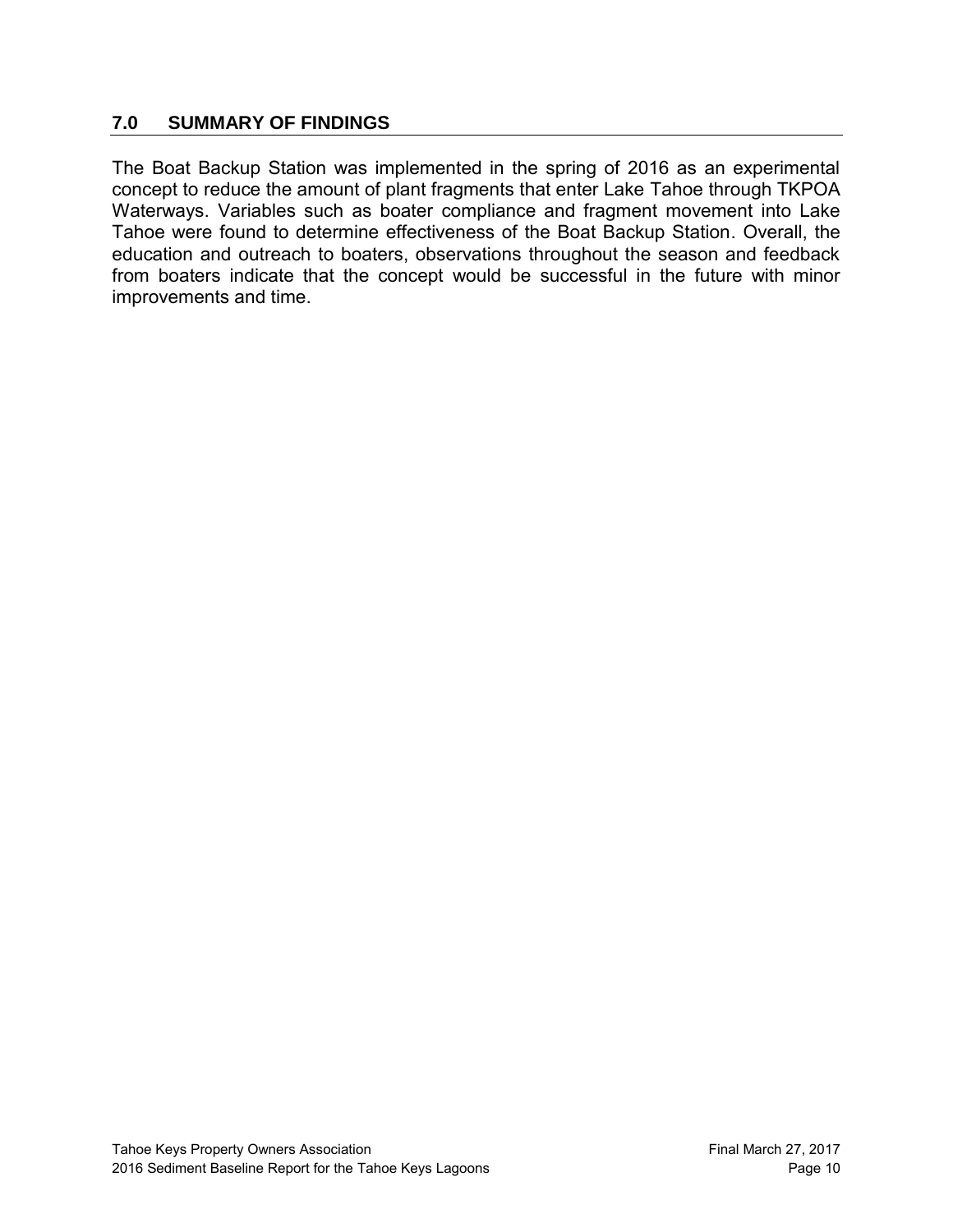### <span id="page-13-0"></span>**8.0 LIST OF PREPARERS**

The following individuals prepared the text presented in this report.

| Name<br><b>Gregory J Hoover</b> | Education<br>A.A Natural Science<br>A.A Liberal Arts: Math and Science<br>Lake Tahoe Community College | Role<br><b>Primary Author</b> |
|---------------------------------|--------------------------------------------------------------------------------------------------------|-------------------------------|
| Rachael Schaefer                | A.A. in Progress<br>Lake Tahoe Community College                                                       | Document<br>Preparation       |

# <span id="page-13-1"></span>**9.0 ABBREVIATIONS AND ACRONYMS**

| AIS | <b>Aquatic Invasive Species</b> |
|-----|---------------------------------|
|-----|---------------------------------|

- SEA Sierra Ecosystem Associates<br>TKPOA Tahoe Keys Property Owners
- Tahoe Keys Property Owners Association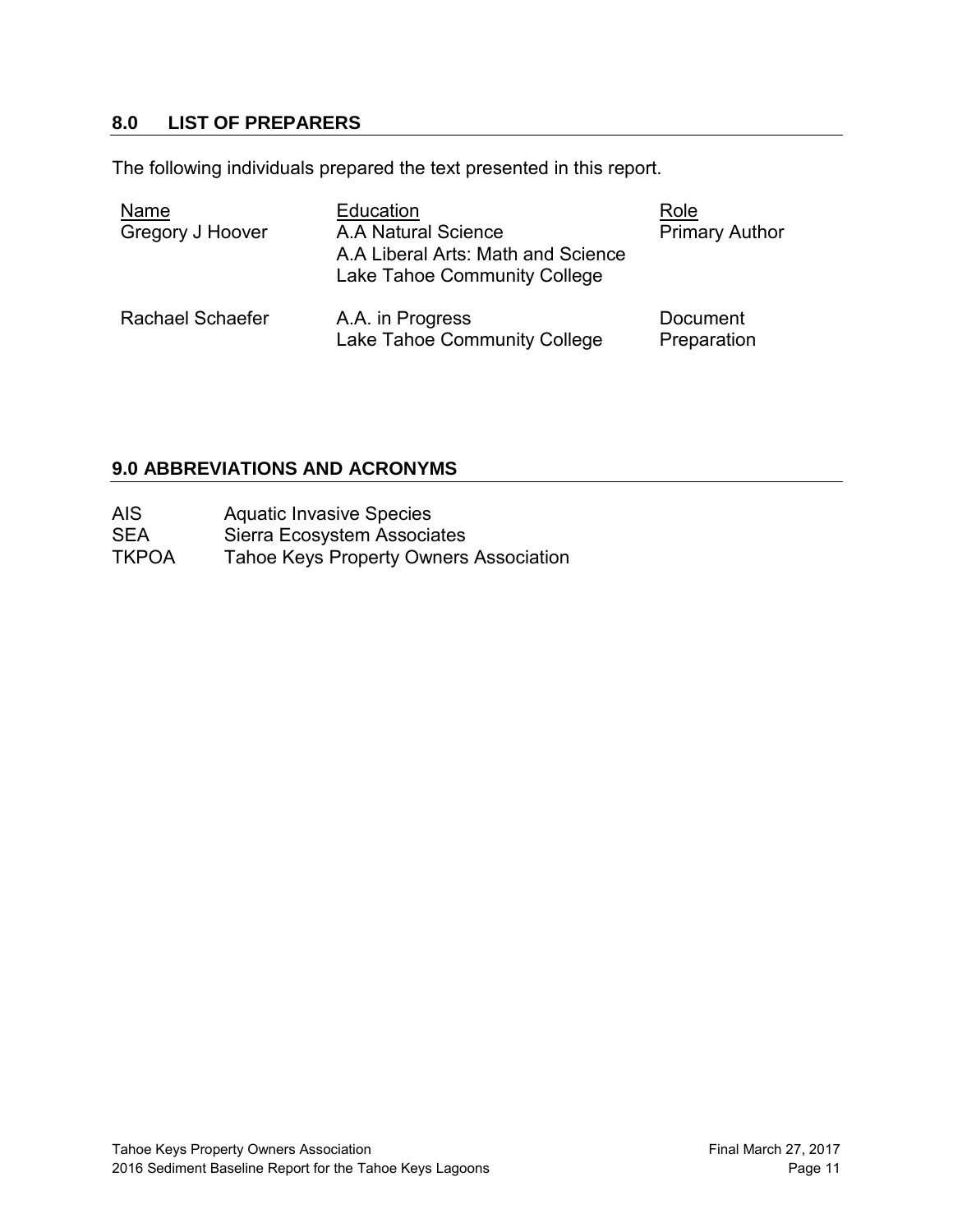# **- APPENDICES -**

# **2016 Boat Backup Station Report**



March 27, 2017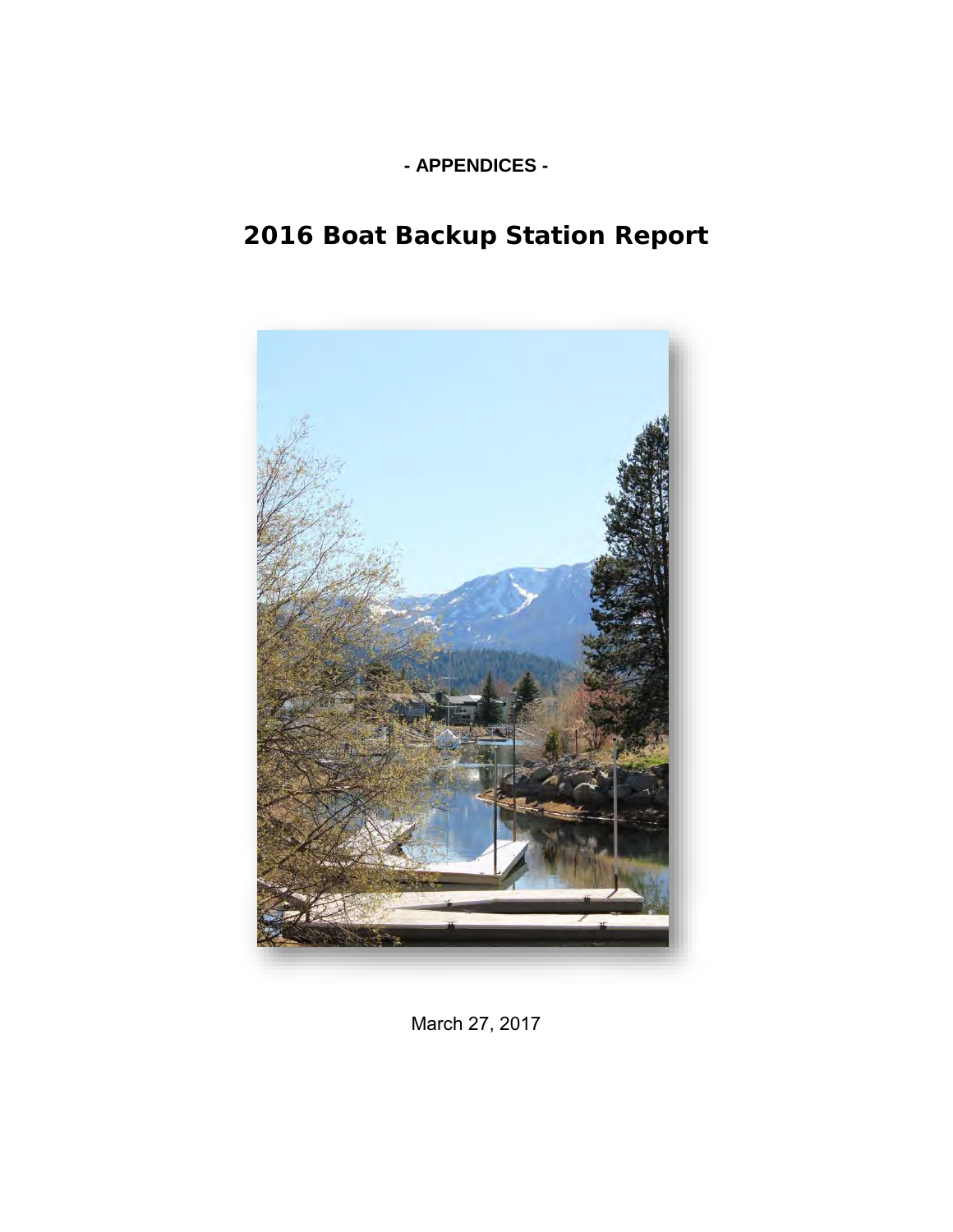# **Table of Contents: Appendices**

Appendix A: Boat Backup Station Rack Card